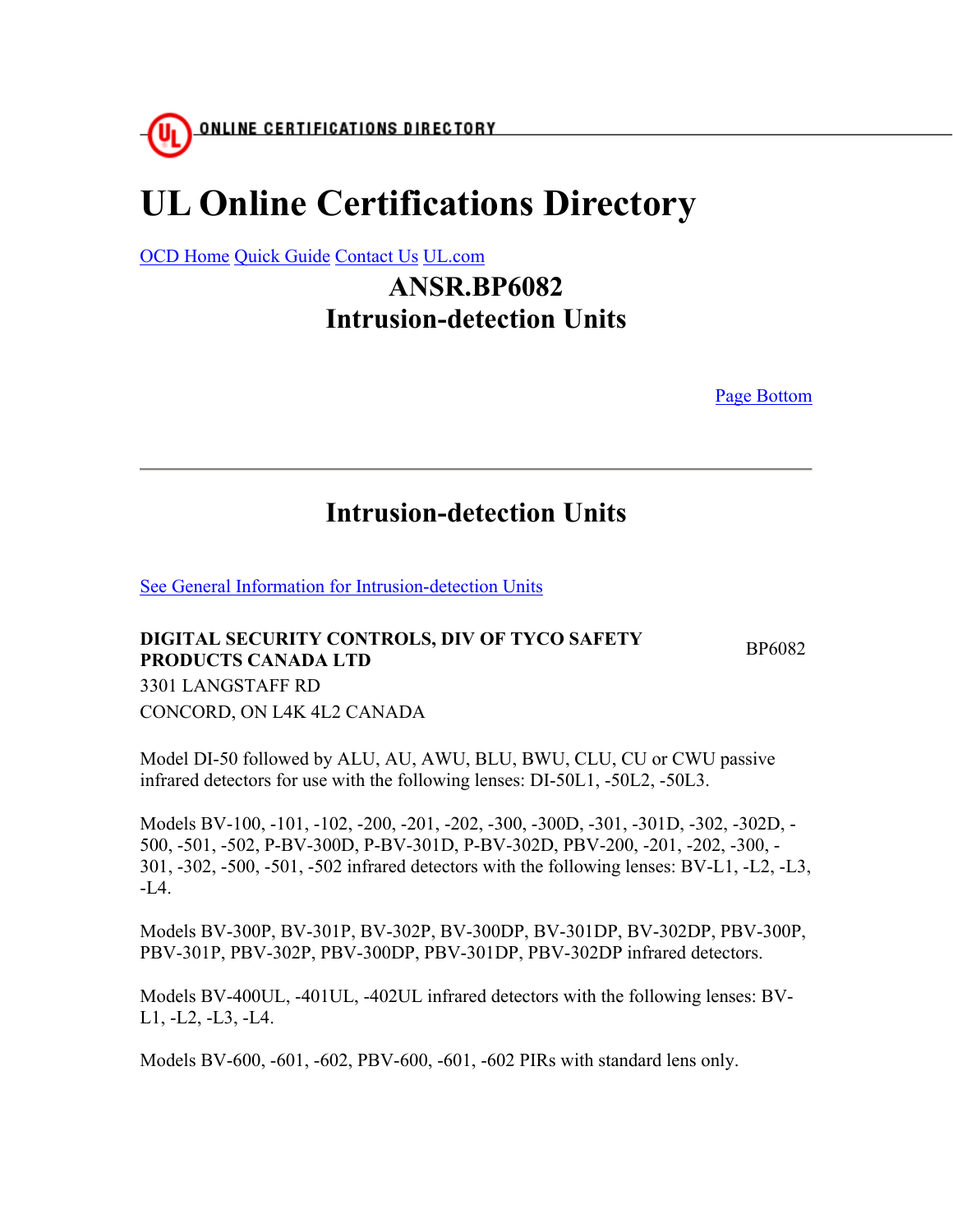Models PBV/BV-500GB, -501GB, -502GB combination passive infrared/glassbreak detectors, with standard lens only.

Model PAMB/AMB-500 passive infrared detector, with standard lens only. Used with control units as indicated in the installation instructions.

Models F2-200, -201, -202, -210, -211, -212, -220, -221, -222, PF2-200, -201, -202, -220, -221, -222, -210, -211, -212 combination infrared/microwave detectors.

Models LC-100-PI, LC-120-PI, LC-101-CAM, LC-121-CAM (Models LC-101-CAM and LC-121-CAM, Camera and audio features are for supplementary use only).

Models LC-103-PIMSK, LC-123-PIMSK, LC-104-PIMW, LC-124-PIMW Combination PIR/Microwave.

Models PAC/AC-100, -101, -102 audio glass break detectors; Models AC-500, AC-501, AC-502 glass break detectors. Used with Listed compatible control unit as indicated in the installation instructions.

Models PWLS-914, WLS-914, PWLS914-433, WLS914-433 dual passive infrared detectors for use with a compatible receiver/control unit as indicated in the installation instructions.

Models PWLS912-433, PWLS912L-433, WLS912/PWLS912, WLS912-433, WLS912L-433, wireless glassbreak detectors for use with a compatible receiver/control unit as indicated in the installation instructions.

Models EC-300, -301, -302 PIRs for use with the following lenses: BV-L1, -L1-UV, -L2- UV, -L3, -L3-UV, -L4, -L4-UV.

Models P/EC-300D, -301D, -302D to be use with standard lens BV-L1-UV and optional BV-LZ-UV, BV-L3-UV, BV-L4-UV.

Models P/EC-3000DP, -301DP, -302DP to be used with fresnel lens only.

Models PAMA/AMA100, PAMB/AMB300, PAMB/AMB600, PWLS/WLS 904, PWLS/WLS-904P, PWLS/WLS 904-433, PWLS/WLS-904P-433, PWLS/WLS-904PL-433, (fresnel lens), WLS904L-433NA(1), WLS904PL-433NA(1), WS4904 and WS4904P. Used with Listed compatible control units as indicated in the installation instructions.

Models ST300D, ST301D, ST302D.

Last Updated on 2007-05-21